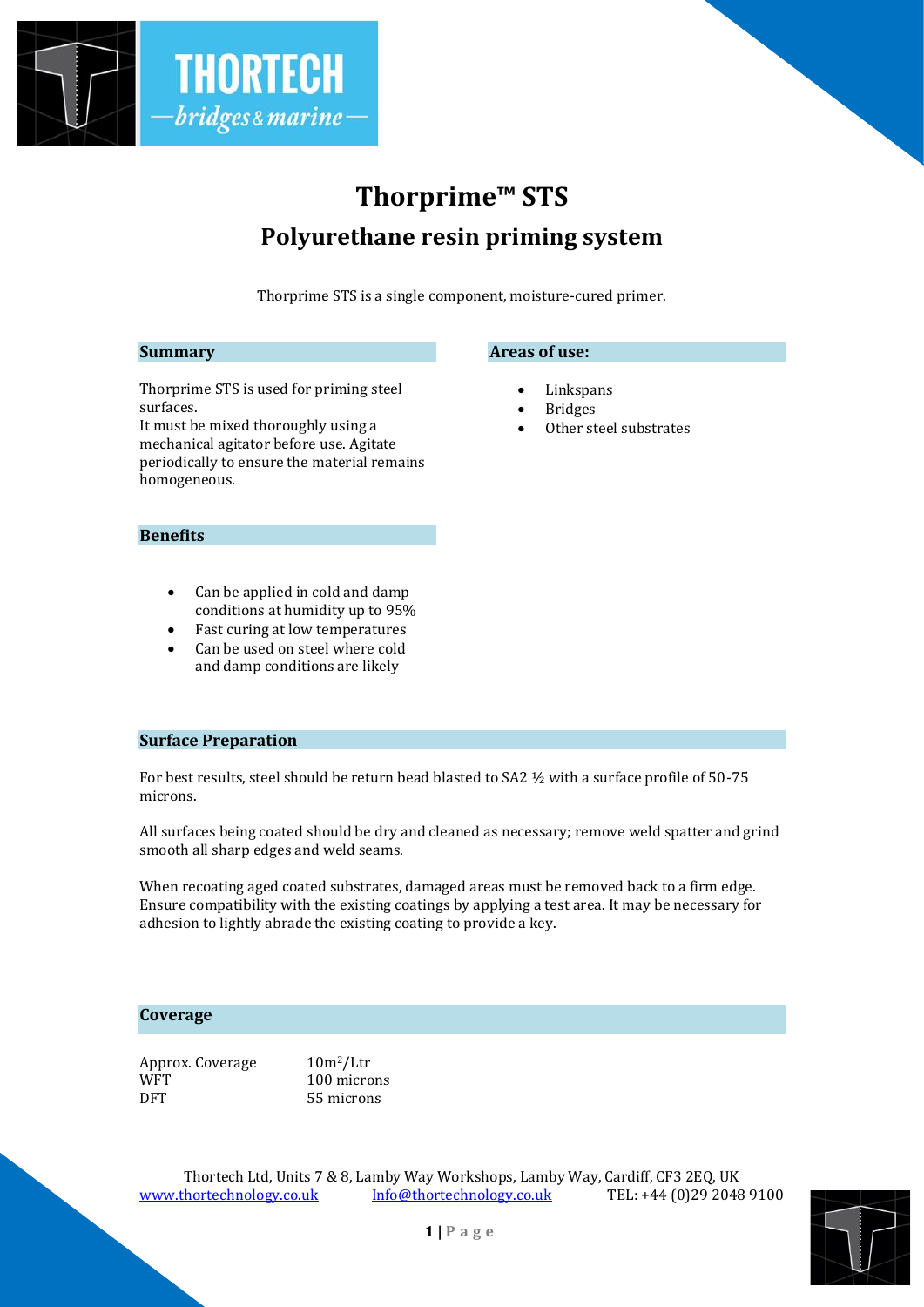

# **Thorprime™ STS Polyurethane resin priming system**

### **Application:**

Only apply in areas with good ventilation, this must be maintained during the drying and curing process.

Do not apply when rain, mist, sleet or snow are imminent.

During the application and drying time of the material, the surface should be dry, the relative humidity should ideally not exceed 90% and the steel temperature should remain at least 2% above the dew point.

Only apply this product when the above conditions can be maintained throughout the critical application, drying and curing process.

The material temperature should be a minimum of 15°C

Designed for application using brush or roller

A dry film thickness of 55 microns per coat is advised.

#### **Cure Time:**

| Overcoat time: Min | 1 hour $\omega$ +23°C  |
|--------------------|------------------------|
| Overcoat time: Max | 2 days $@ + 23°C$      |
| Overcoat time: Min | 2 hours $\omega$ +10°C |
| Overcoat time: Max | 2 days $@ + 10°C$      |
| Overcoat time: Min | 4 hours $\omega$ +5°C  |
| Overcoat time: Max | 2 days $\omega$ +5°C   |

Drying and recoating times are related to the film thickness, temperature, the relative humidity of the air and ventilation.

| Packaging / Cleaning / Storage |                                                       |  |
|--------------------------------|-------------------------------------------------------|--|
| Packaging                      | 5Ltr tin                                              |  |
| <b>Shelf Life</b>              | 6 month unopened                                      |  |
| Storage:                       | Store in dry, cool conditions and protect from frost. |  |
| Flashpoint                     | $23 - 60$ °C                                          |  |
|                                |                                                       |  |

Safesolve should be used for cleaning tools, etc.

Thortech Ltd, Units 7 & 8, Lamby Way Workshops, Lamby Way, Cardiff, CF3 2EQ, UK [www.thortechnology.co.uk](http://www.thortechnology.co.uk/) [Info@thortechnology.co.uk](mailto:Info@thortechnology.co.uk) TEL: +44 (0)29 2048 9100